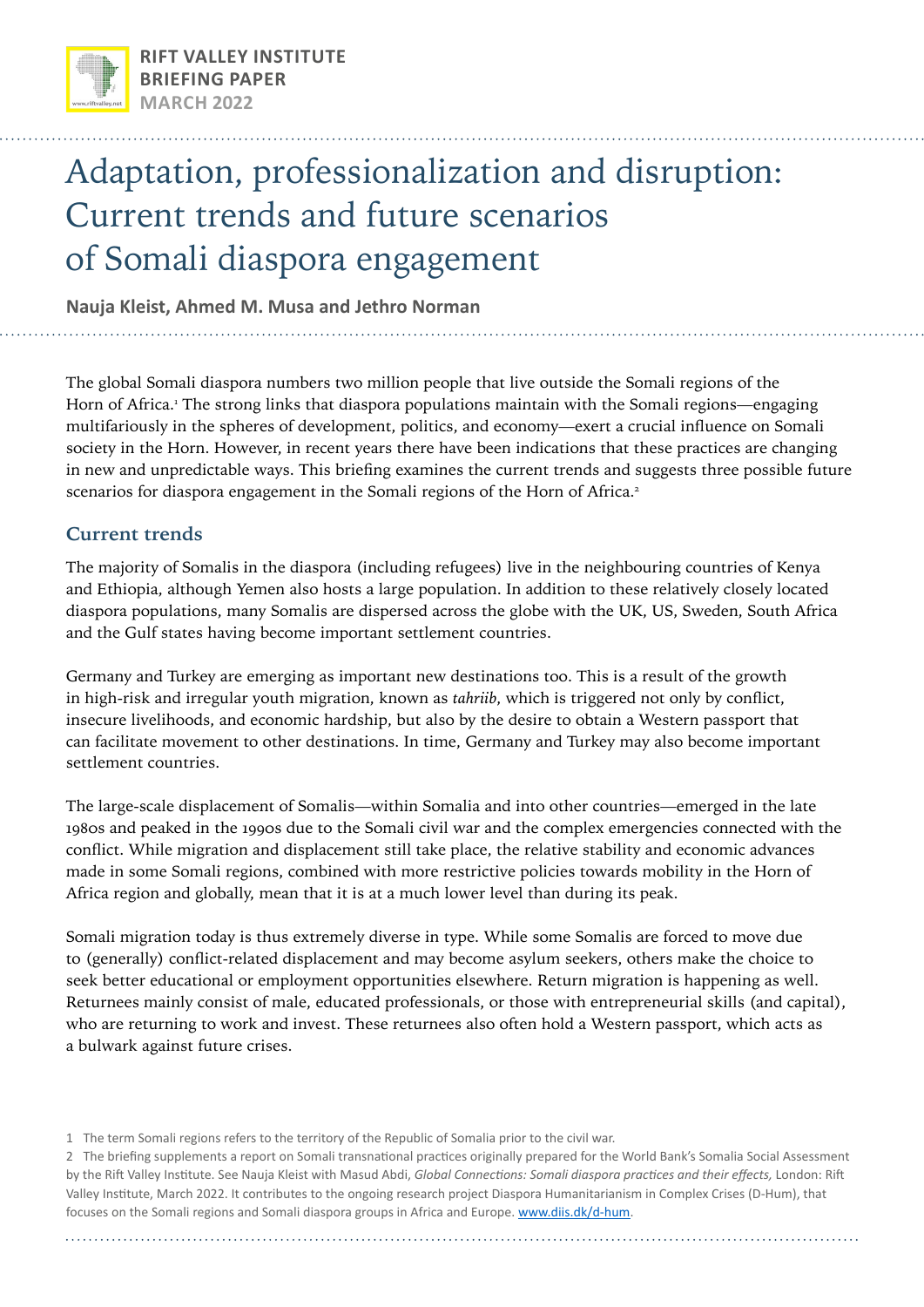Somali urban centres increasingly offer services such as relatively high quality (private) education, healthcare, internet and electricity for those who can afford it. While diaspora professionals and investors may bring economic development and innovation, competition for scarce resources is becoming a source of friction between diaspora returnees and locals.

Return migration is still very challenging for people without the skills or capital that enable them to earn or finance a decent living and to continue to maintain responsibilities, such as remittances to family in the Somali regions and in the diaspora. This applies to diaspora returnees as well as repatriates from refugee camps and deportees, who make up the highest number of returnees. Return or forced relocation may therefore entail struggles over scarce resources, potentially provoking disharmony between internally displaced persons (IDPs), returnees and the local population.

The multiple, and varied locations where the Somali diaspora are found means that wide-ranging living conditions, income disparities, and political opportunity structures in different parts of the world can affect Somali diaspora engagement, and hence life in the Somali regions. Political and financial decisions concerning the Somali regions may be co-decided in diverse, sometimes distant, places, and embedded in multi-directional transnational practices and senses of belonging.

Somali affairs are thus deeply influenced by local and global inequalities, and assistance is mediated by, and contingent on, the inherently iniquitous structures of global capitalism. Though inequality is tied into unequal access to services and stratified patterns of remittance receipt in the Somali regions, it also reflects unequal access to safe and legal international mobility, and the resultant disparities in security of holding a Somali passport compared to a Western one.

Consequently, local integration policies and restrictive asylum and immigration regimes may have both local and transnational repercussions. For example, if Kenya goes ahead with its decision to close the Dadaab refugee camp complex, expelling most or all of the Somali refugee population living there, this will have huge consequences for stability in the Somali regions.

Locally driven events and conditions in the Somali regions are important as well, not least in terms of (in-) security and economic development that shape life for local populations and returnees. The lens of the diaspora hence reveals how both local and global circumstances impact diaspora engagement and its effects.

### **Future scenarios**

The future of transnational engagement is a much-debated topic amongst Somalis in the diaspora and in the Somali regions, particularly in relation to generational change. As the large cohort of refugees who left during the early part of the Somali civil war are getting older and retiring, their ability to send remittances and engage in other ways dwindles. The generations who have lived most or all of their lives outside the Somali regions may have a different sense of connection and obligation than their older relatives. The question of whether they will send remittances and be engaged to the same degree as the older generations is much debated.

This question also relates to the possible transformation of kinship and clan dynamics. While individual remittance recipients tend to be family members, much of the money raised for development activities, and during humanitarian emergencies, is mobilized through clan. Hence, the level of integration or disintegration of younger generations with these social structures will also affect future diaspora engagement.

The following are three potential future scenarios for Somali diaspora engagement. As scenarios, they are not predictions but thought experiments to illustrate possible outcomes of current trends as they may look in ten-to-fifteen years.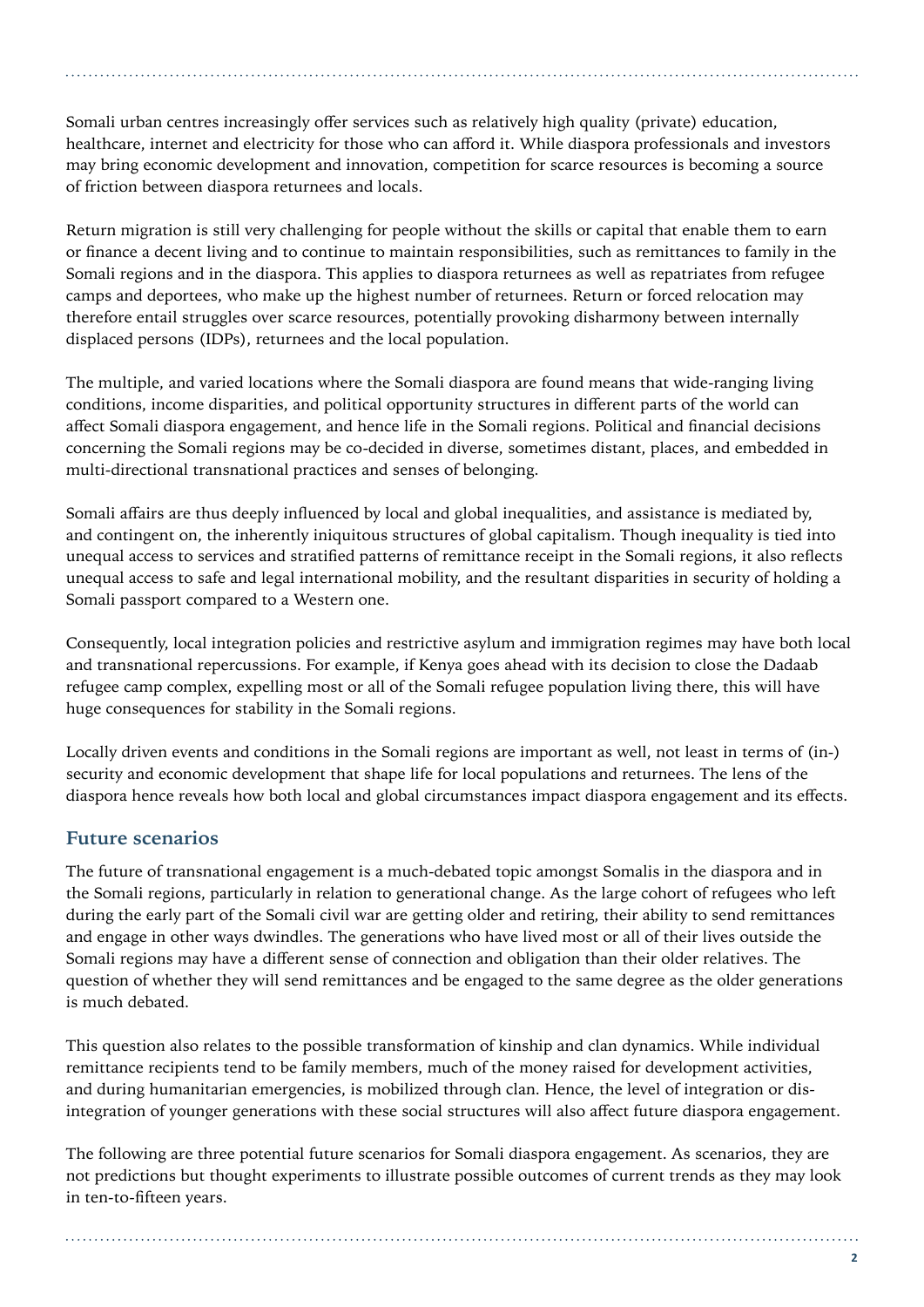## **1. Adaptation and continuation of current trends:** Transnational practices will follow the same overall patterns seen today while continuously adapting to changing local and global circumstances and technological development.

In this scenario, diaspora youth remain connected to the Somali regions and other diaspora groups around the world, and maintain a sense of belonging, familiarity and solidarity with Somali affairs. Transnational practices will be increasingly mediated by digital and social media involvement—already an important feature of Somali transnational relations—mainly but not exclusively organized around kinship logics and regional affiliation as major axes of loyalty and identification. Holiday visits and shorter or longer return trips to (ancestral or erstwhile) places of origin will remain important in sustaining and inspiring transnational practices.

The likelihood of this scenario is supported by the fact that there are currently no signs of remittance fatigue amongst Somali diaspora groups, with younger Somalis visibly active in diaspora organizations (whether creating their own or joining existing ones) and in other kinds of transnational activities. Moreover, it should be noted that migration from the Somali regions has not come a halt, which implies there are still many in the diaspora who have lived for at least part of their lives in the Somali regions. As such, they feel compelled to support their families who live in the home country, indicating that concerns over diaspora engagement as a one-generation-only phenomenon, or disengagement from kinship-oriented logics may be overstated. Adaptation, which is at the heart of the durability of Somali transnational relations, will remain intact despite complex crises, such as the global disruption of the COVID-19 pandemic.

### **2. Professionalization and dis-embeddedness:** Diaspora youth maintain an overall sense of belonging to the Somali regions but will be less guided by place (and clan) affiliation than the older generation.

In this scenario, the lives of diaspora youth in their countries of residence will take priority over distant relatives, as they raise their own families and their parents grow old there. Remittances will thus dwindle or be directed towards providing insurance schemes, or other institutionalized support systems. Collective transnational practices will be more focused on areas that reflect professional competences or interests—for example, health, climate or gender relations—and diaspora members may position themselves explicitly against place- and clan-based engagement. Global outreach will be pursued through digital and social media, such as GoFundMe campaigns that appeal to a broad group of donors, including non-Somalis. A trend towards increased digitization and dis-embeddedness from clan and kinship logics will likely result in further diversification of diaspora engagement and contribute to a divide between groups and individuals guided by such logics and those who are not, whether in the diaspora or the Somali regions. As in the scenario above, transnational mobility will be pertinent in sustaining diaspora engagement but necessarily to erstwhile places of origin.

Interest-based and/or competence-driven transnational practices may thus result in 'NGO-ization', as diaspora engagement becomes more similar to, or transforms into, NGOs, with the strengths and weaknesses this entails. Such a transformation may appeal to a larger pool of potential donors and activists and hence strengthen certain kinds of diaspora engagement through enhanced coordination and professionalization. However, it may also raise issues concerning (dis)trust, and perhaps a lack of agility and flexibility. Furthermore, NGO-ization may cause distrust and discomfort amongst those accustomed to personalized transnational practices or who are uncomfortable with digitized practices or the (relative) inflexibility of institutionalized organizations in terms of organization, reporting, and accountability.